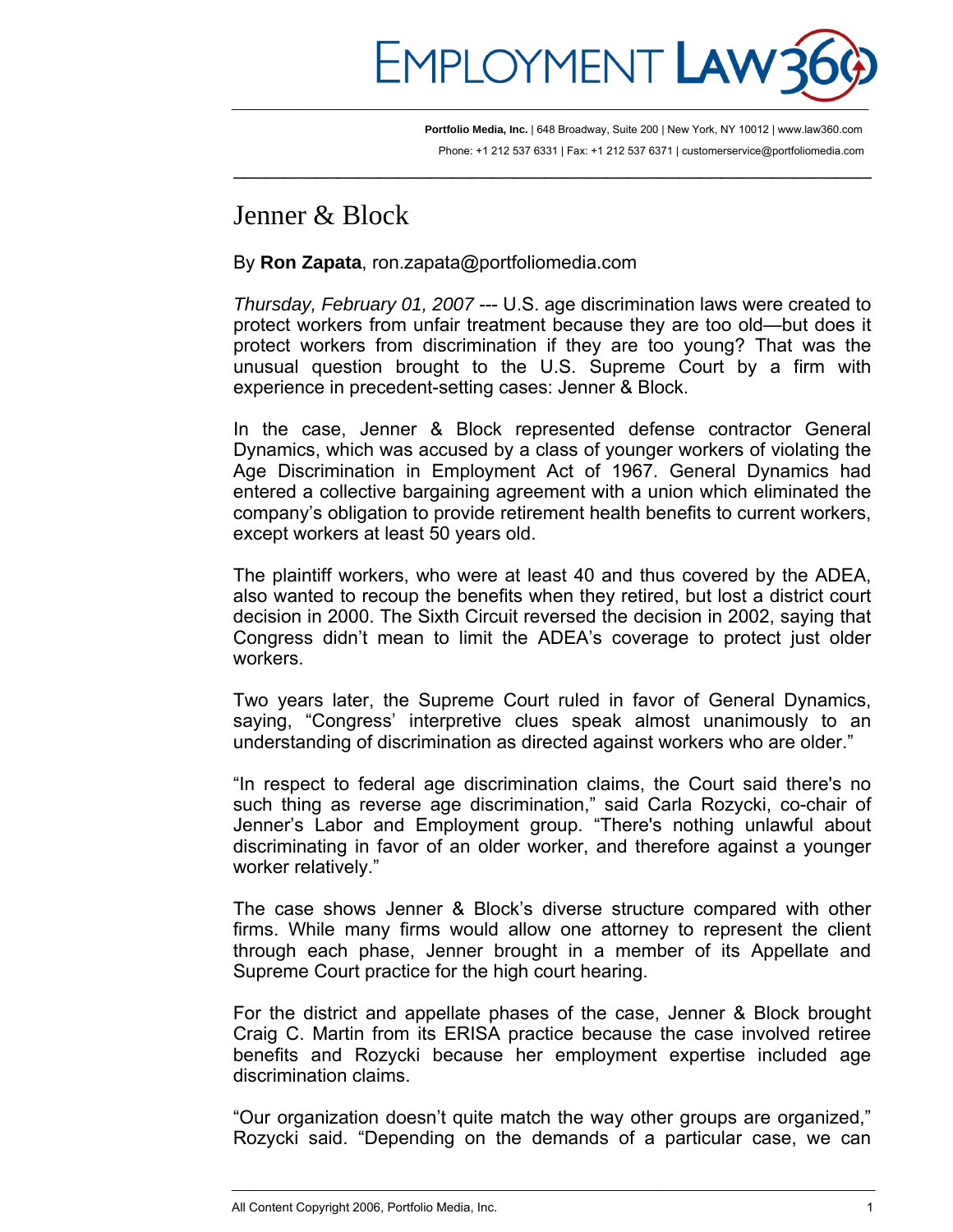

handle a variety of aspects by assigning litigation attorneys whose expertise best fits the demands of the particular case."

The many facets of employment law are divided into several groups at Jenner & Block, with about 50 litigators working overall in the labor and employment, ERISA and trade secrets practice groups. Rozycki said about 10 attorneys work on traditional labor litigation like age discrimination, wage and hour laws, and harassment claims. The labor and employment group's attorneys are based in the firm's Chicago office, though the firm works on cases nationally. The firm also has offices in Dallas, New York and Washington, D.C.

The group handles a wide range of labor and employment-related litigation, including National Labor Relations Board proceedings, defending discrimination charges and claims regarding the Americans with Disabilities Act and Family Medical Leave Act.

The firm also conducts internal company matters, such as internal harassment claims, employee terminations, and non-competition agreements and other restrictive contracts.

Its clients include employers in manufacturing operations, banking and other financial services, retail operations and educational institutions.

Rozycki joined the firm in 1997. She said one of the reasons she joined the firm was its commitment to not-for-profit organizations.

Jenner attorneys are renowned for their pro bono work, for which they have received many awards. Since 1994, the firm said it has been nationally ranked in the top 10 for the most number of pro bono hours served. The firm's pro bono work includes representing detainees in Guantanamo Bay, inmates on death row and foreign refugees seeking asylum.

Those with little experience in those types of practice areas, like Rozycki, participate in public service in other ways.

Since 2000, Rozycki has been on the board of directors for AgeOptions, a not-for-profit agency in Cook County, Ill. that provides funds for senior nutrition programs, transportation, housekeeping and other services to older people.

"I think the issue is particularly personal," Rozycki said. "Everyone is a caregiver at some point in their life, such as when you have aging parents. The kind of information the aging network makes available is really amazing. It is something everybody needs at various points of life."

While she enjoys the nonprofit work, she also enjoys the challenges of her day job.

Rozycki said she sees litigation over retiree issues, harassment, wages and

\_\_\_\_\_\_\_\_\_\_\_\_\_\_\_\_\_\_\_\_\_\_\_\_\_\_\_\_\_\_\_\_\_\_\_\_\_\_\_\_\_\_\_\_\_\_\_\_\_\_\_\_\_\_\_\_\_\_\_\_\_\_\_\_\_\_\_\_\_\_\_\_\_\_\_\_\_\_\_\_\_\_\_\_\_\_\_\_\_\_\_\_\_